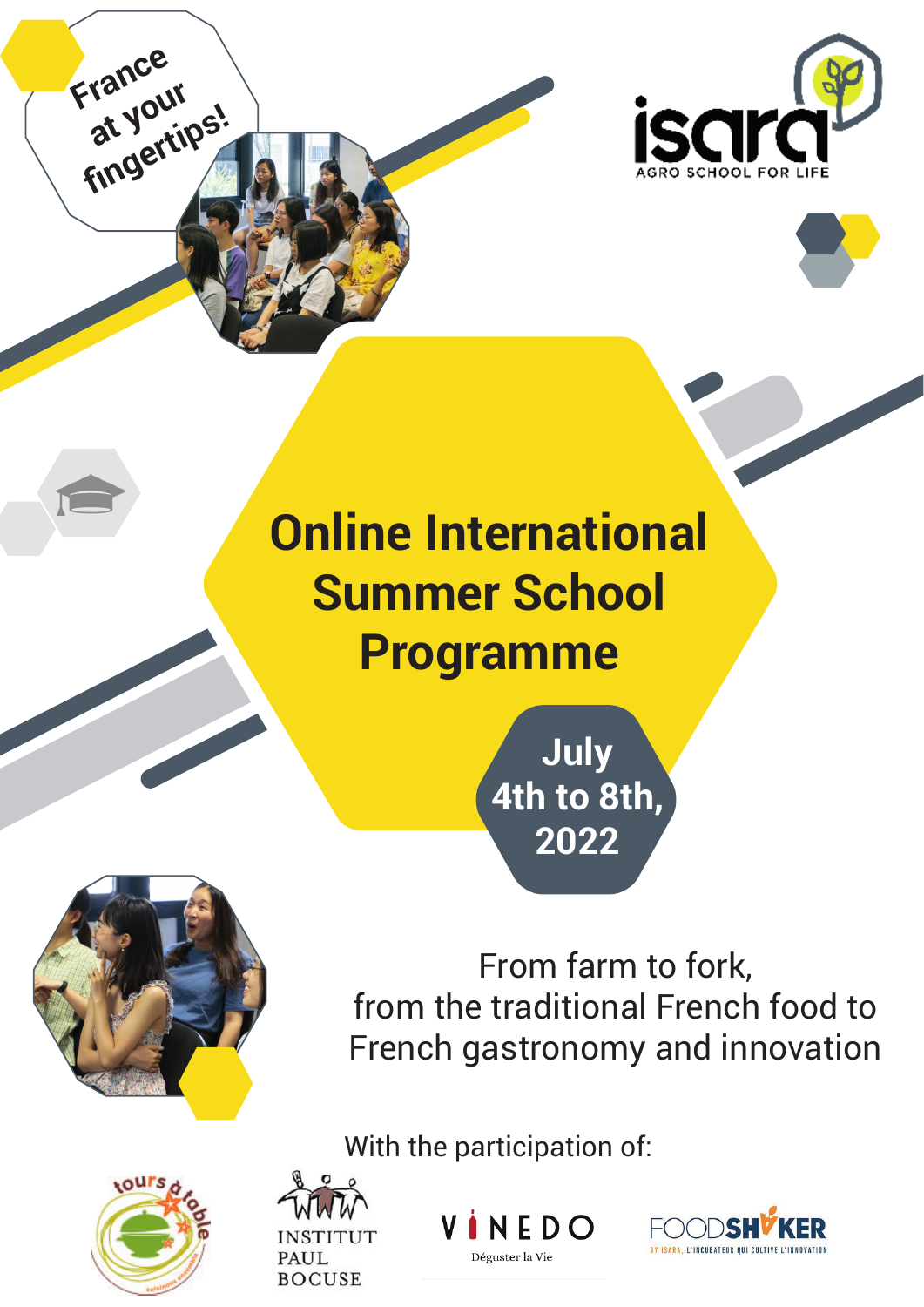**Isara is a higher-education institution in agriculture, agribusiness and environment** located in Lyon and Avignon. France. We are specialised in three areas: agroecology, sustainable food systems and entrepreneurship.

**Online International Summer School Programme**

**Since 2016, Isara has been organising a custom-made programme** offering a comprehensive overview on the functioning of the French agri-food sector, including the whole value chain, from farm to fork.

Through this year's one-week online programme, Isara aims at offering an immersive and dynamic experience that will allow you to discover the French culture in terms of agriculture, food and gastronomy.

Not only will you be taught high-quality academic courses in order to strengthen your knowledge about the organisation of the food supply chain from agricultural production to industrialisation and gastronomy, but you will also be able to taste products… even from afar!

**Renowned institutions and companies of the food and gastronomy sector will take part in**  the programme and will present some specificities of the French food culture:

**Institut Paul Bocuse**, named after one of the most influent chefs of all times. French Michelin-starred Lyonnais Paul Bocuse, will explain the specificities of French gastronomy.

**Tours à table**, a French company specialized in French cuisine, will provide you with a cooking demonstration.

**Vinedo (M. Thierry BAILLS)**, French Wine Scholar Instructor, will introduce you to the French wine regions, French wine designations and French wine-making practices.

**Foodshaker by Isara,** incubator of Isara, has the mission to support project leaders who wish to create an innovative company in the food field.



Those of you who are more interested in learning about the science behind French cheeses, French wines and French sausage (saucisson) will not be disappointed either.



In order to offer you a broader perspective about the new consumption tendencies of the French food market, two entrepreneurs from start-up companies based at Isara's incubator "Foodshaker" will present their innovative projects.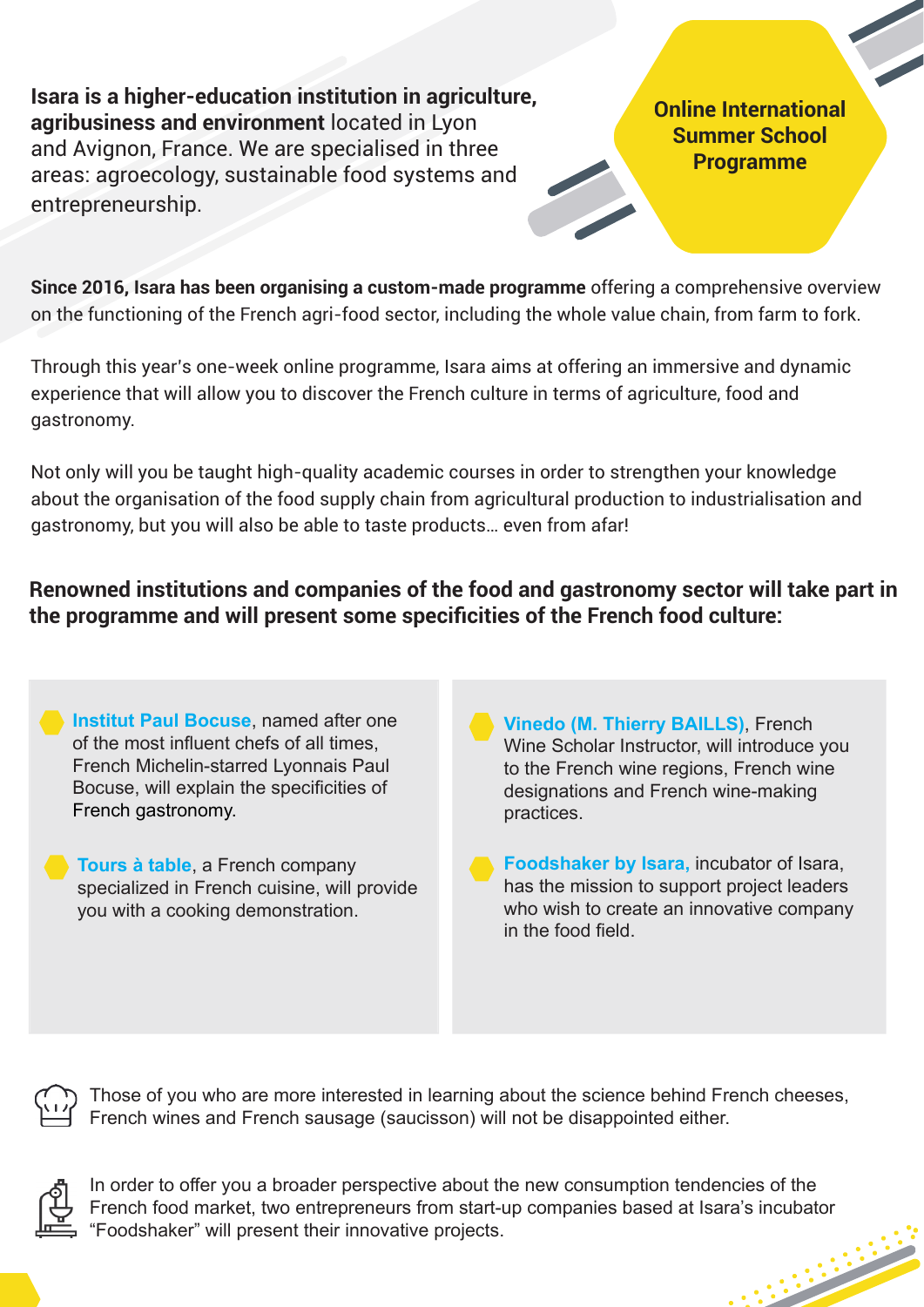### **CONTENT OF THE PROGRAMME:**

- **How to feed 9 billion people and preserve Food Heritage:** a global debate?
- **The global kitchen:** food from here and there, now and in the future – title to be confirmed
- **Particularities of French gastronomy**  (Institut Paul Bocuse)
- **Agroecology:** healthy agriculture for healthy food
- **Top-quality French sausage production**
- **Food sciences microbial ecology:**  bread, an ancient technological heritage & cheese, between tradition and modernity
- **Discovery of French viticulture and wine** (Vinedo)
- **Entrepreneurs' interventions:**  developing new food products to meet today French consumers' expectations
- **Cooking demonstration** (Tours à table)
- **Sustainable food processing and packaging**
- **Urban agriculture**

#### **PRACTICAL INFORMATION:**

- As an evaluation, you will be asked to complete a personal work on a given subject
- **Isara will provide you with an attendance certificate at the end of the programme**
- The participation fees amount to 550 EUR (around 3,500 CNY)
- **Contact at Isara: Ms. Sarah Vieira, International Relations Officer, svieira@isara.fr**

#### **Isara researchers and teachers:**